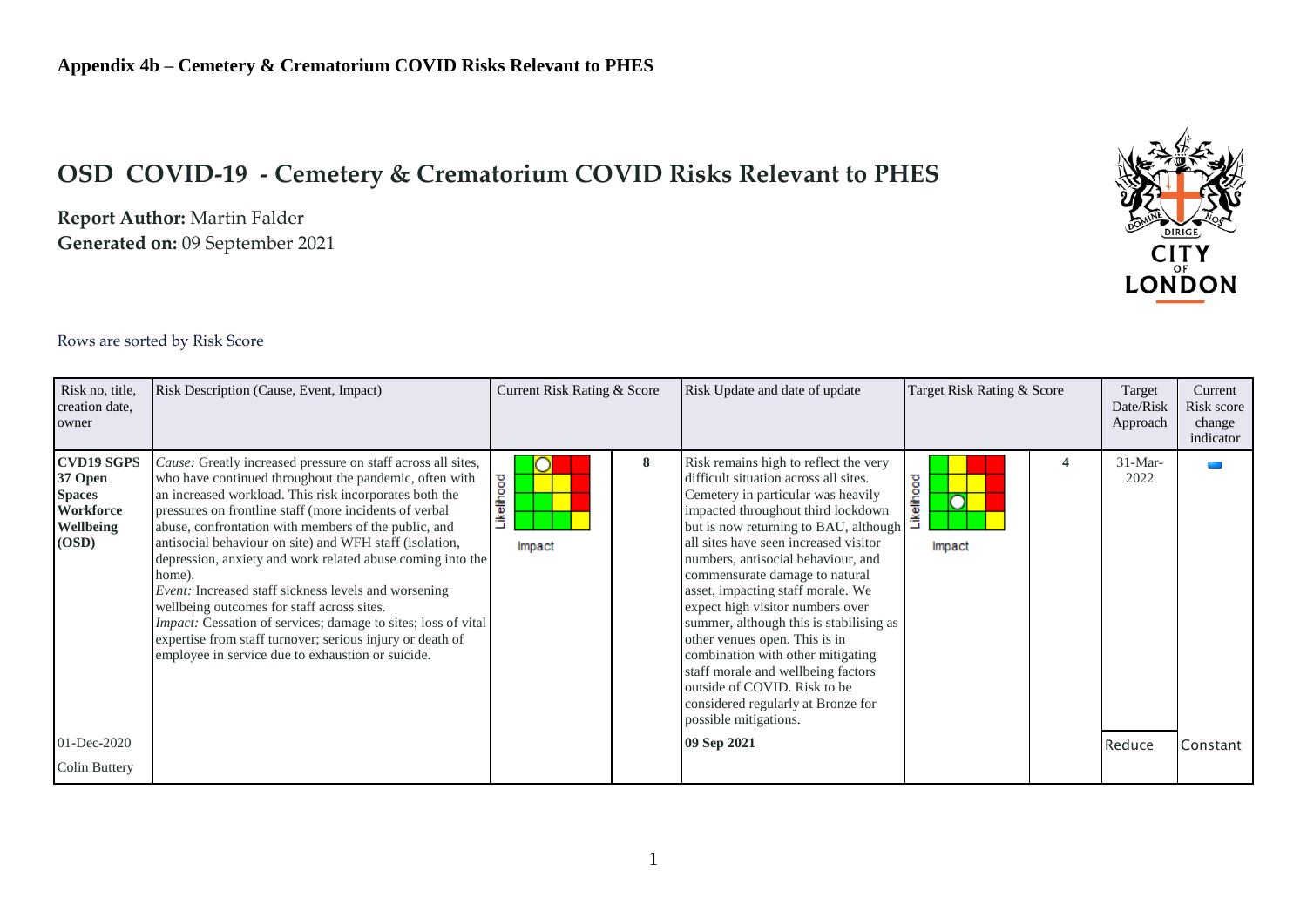## **Appendix 4b – Cemetery & Crematorium COVID Risks Relevant to PHES**

| Action no            | Action description                                     | <b>Latest Note</b>                                                                                                                                            | Action<br>owner | Latest Note Due Date<br>Date |                   |
|----------------------|--------------------------------------------------------|---------------------------------------------------------------------------------------------------------------------------------------------------------------|-----------------|------------------------------|-------------------|
| CVD19 SGPS<br>37 001 | Departmental actions taken to help mitigate this risk. | Target date has been pushed to end of financial year to reflect expected visitor pressure in this Colin<br>period, despite reopening of other leisure venues. | <b>Buttery</b>  | $09-Sen$<br>2021             | $31-Mar-$<br>2022 |